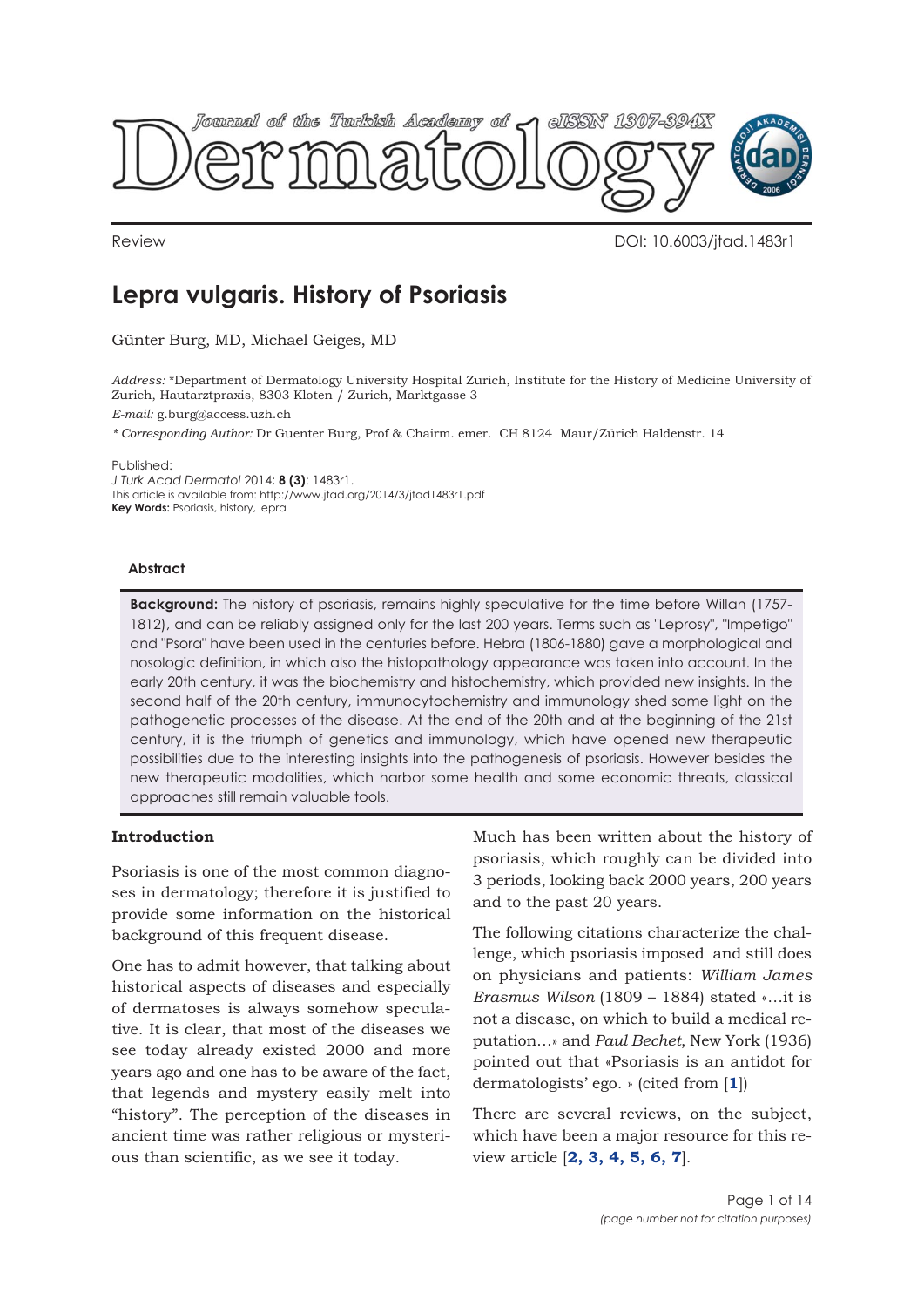## **Ancient Times: Egypt, Greece and Rome**

In Ancient Times diseases were deemed an individual punishment for blasphemic conduct of life or a consequence of low sanitation and hygiene. "Psoriasis" at that time like other diseases was an issue of ignorance, confusion of nomenclature and terminology

When looking 2 or 3'000 years back, religious texts sometimes may give interesting views or at least some arguments for speculations.

In one of the most famous documents conserved today, the *Ebers* Papyrus (around 1500 BC), do not mention Psoriasis but give some remedies for treating skin diseases in general.

*Hippocrates* (460-370 BC) refers to "impetigo" without specific mentioning of psoriasis even though he must have seen the disease.

*Aulus Cornelius Celsus* (25BC-50 AD), who probably was not a physician, but a roman enzyclopedian, in his "De Re Medica Libri Octo" describes psoriasis, but calls it "impetigo".

The "Corpus Galenicum" was the basis for teaching and learning medicine over centuries. *Galen* (133-200) introduced the term «psoriasis» to designate diseases (scaling of eyelids and scrotum with erosions; seborrhoeic eczema?), entirely different from psoriasis.

# **Medieval Ages from 6th till 15th Century**

In the Medieval Ages (600 – 1500 AC), *Avicenna* (*Ibn Sina*) (980-1037) - a Persian physician, physicist, scientist and philosopherwas the most influential representative of Medieval medicine. His encyclopaedic Canon of Medicine, completed in 1025, comprises five books compiling the medical knowledge of the time. It is considered one of the most famous books in the history of medicine and it provided the basis for teaching and learning medicine not only in the orient but also in Europe. It also contains the first careful description of skin diseases. Avicenna very much followed *Galen*.

*Hildegard von Bingen* (1098 – 1179) was a insubordinate Abbess and polymath ( music, natural sciences, medicine, theology). She

used to pass out if she wanted to pursue her aims against the opposition of the authorities. The medical treatise ascribed to *Hildegard* were Causae et Curae (causes and treatments) and Physica, in which she compiles the folk and monastic medicine of her time using herbs, stones and animals on the principle of contraries (contraria contrariis curantur) for the treatment of diseases [**[8](#page-11-0)**].

She differentiates various types of "Lepra" (skin rashes, most probably including "psoriasis") caused either due to acoria and drunkenness or due to irascibility and "Lepra contagiosa sanabilis" due to lasciviousness.

The first universities and medical schools were founded in Europe in Salerno, Bologna, Montpellier, Paris and Oxford in the  $12<sup>th</sup>$  and 13<sup>th</sup> century. Little attention was attributed to changes of the skin, which still at that time in the context of "humoral medicine" were thought to be just an "excretion organ" rather than the manifestation of diseases. Paintings from that time do not show specific skin lesions but just dots and spots on or within the skin

In "De morbis cutaneis, et omnibus corporis humani excrementis tractatus locupletissimi" (Venedig 1572) *Girolomo Hironymus Mercurialis* (1530-1606) classifies diseases of the skin according to their localisation [**[1](#page-11-0)**] in the head and neck or [**[2](#page-11-0)**] at other sides of the body. He paid little attention to morphology of the single lesions and described psoriasis under the name of "lepra grecorum" and for other conditions used the term "psora"(itch) [**[9](#page-11-0)**].

The first ones to look for morphology of skin changes and probably showing psoriasis for the first time were artists, like *Ferdinand Bol*, a flamish painter, who in his work "The Director of the Lepra House in Amsterdam" depicted the social situation of a young boy showing his capillitium covered with dense white scales, which from a medical point of view today might be interpreted as psoriasis or rather as Favus (**[Figure 1](#page-2-0)**) [**[10](#page-11-0)**].

In summary, in the Middle Ages there was no scientific pathogenetic or morphologic perception of the disease, we refer to today as psoriasis and we should be cautious in overinterpreting descriptions from this time.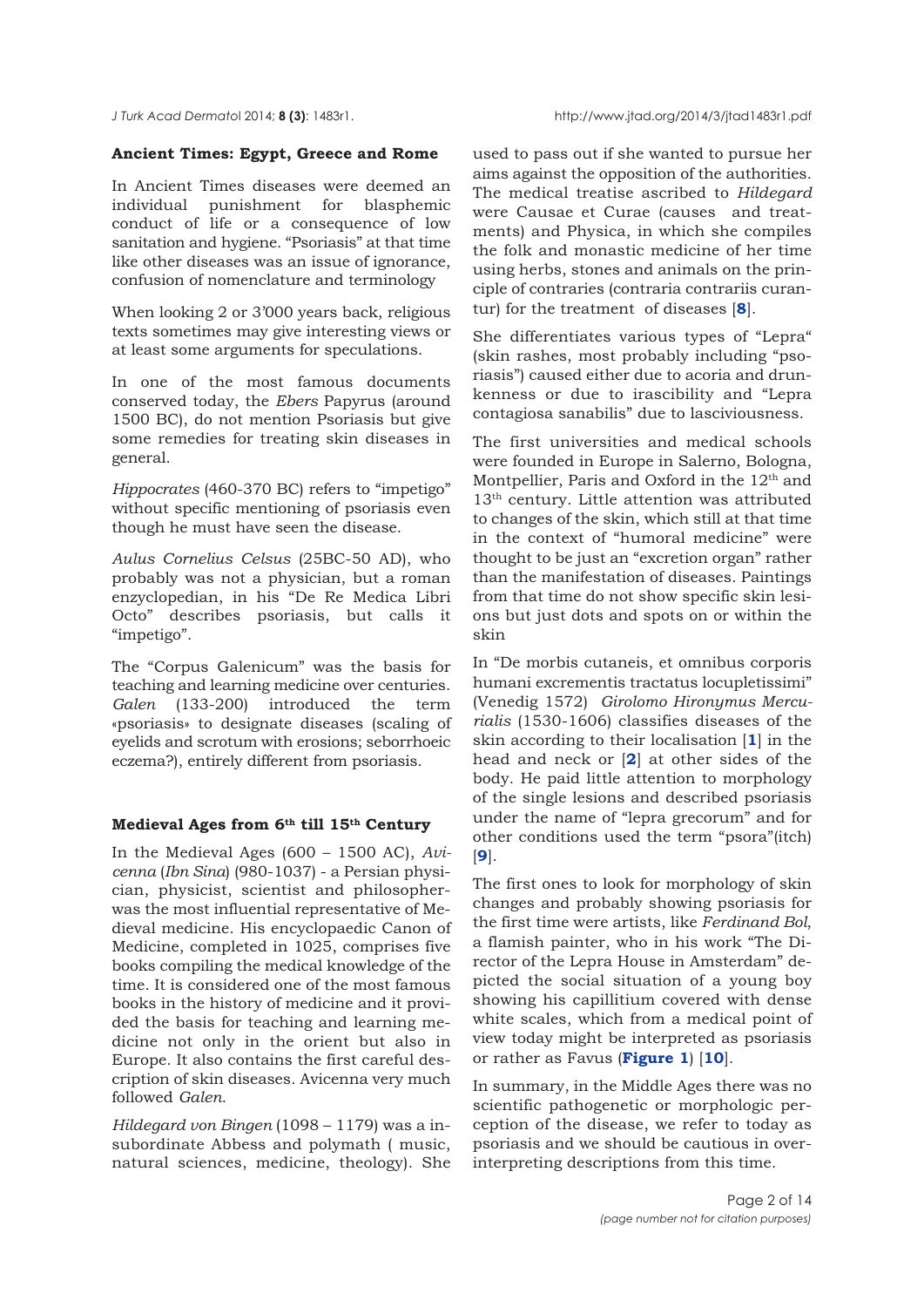<span id="page-2-0"></span>



**The Beginning of Academic Dermatology in the 18th Century**

*Josef Plenck* (1735-1807), was an Austrian surgeon and obstetrician. In his book "Doctrina de Morbis Cutaneiis" (1776) [**[11](#page-11-0)**] he classified 120 skin diseases into 14 classes based on the works of *Carl von Linné* (1707-1778) and *Francois Boissier de Sauvages de la Lacroix* (1707-1767). Some remarks in Class VI: Lepra crustosa and in Class VII about squamous diseases might refer to psoriasis, [**[11](#page-11-0)**]

*Robert Willan*'s (1757-1812) [**[12](#page-11-0)**] improved the classification of skin disorders based on morphologic criteria of *Joseph Jakob Plenck* (1735-1807) [**[11](#page-11-0)**]. The second of the 8 classes in his treatise dealt with "Scales" (**[Figure 2](#page-3-0)**). He differentiated psoriasis from leprosy (psora leprosa and lepra grecorum) and described different forms of psoriasis: guttata, diffusa, gyrata, palmaria, unguium, inveterata. He also noticed that the disease begins

**Figure 1.** *Ferdinand Bol* (1616 – 1680). The Director of the Lepra-House in Amsterdam. Le Petit Palais, Paris. Lepra or Favus on the capillitium of a young boy

on the knees and elbows, attacks the scalp and also the finger and toe-nails [**[9](#page-11-0)**]. In his book there we find the first medical painting of lepra vulgaris that can be identified as psoriasis. (Quelle: Willan, Robert: "Description and Treatment of Cutaneous Diseases" Order I. papulous eruptions, London 1798)

*Charles Anne Lorry* (1726-1783) was a contemporary of Willan and a physician of Louis XVI. In his book «Tractatus de morbis cutaneis» he presents an etiologic classification of dermatoses, mentioning also a phenomenon, later described by *Carl Heinrich Auspitz* (1835-1886) [**[13](#page-11-0)**].

Another contemporarian of *Willan*, was Baron *Jean Loius Alibert* (1768-1837) in Paris. He tried to consider morphologic, pathogenetic, metabolic and other aspects in order to create a systemic, kind of pattern-organization of diseases of the skin. However the result, the "Arbre de Diagnoses" generated a big confu-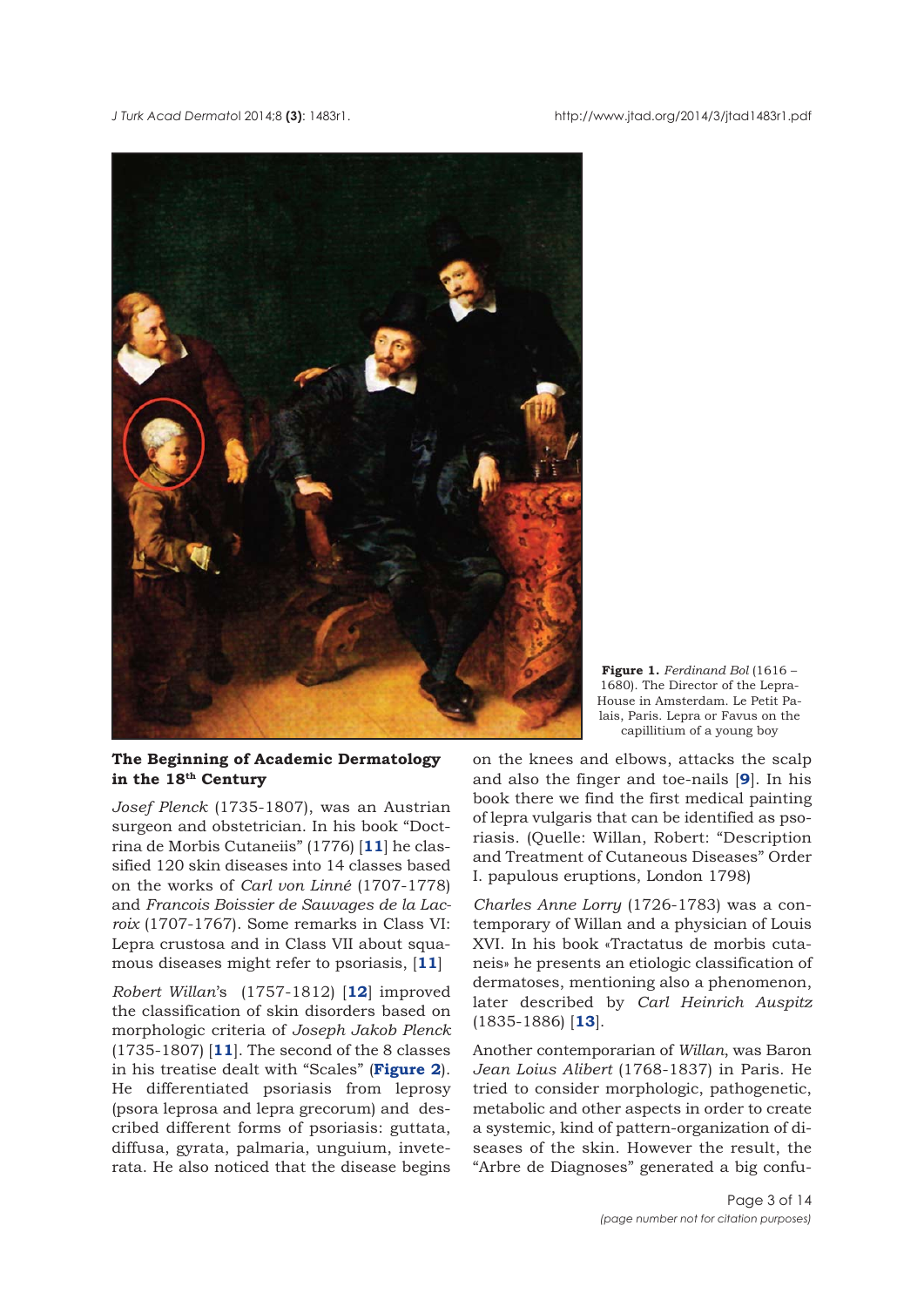<span id="page-3-0"></span>



**Figure 2.** *Willan, R*. and *T. Bateman* (1813). A Practical Synopsis of Cutaneous Diseases. London. The second of the 8 classes dealt with "Scales"

sion, placing "psoriasis" as "dartre squameuse" besides other "dartres". *Wilkinson* (1822), an admirer of Willan commented *Alibert*'s work with the following writing (cited

acc to [**[14](#page-11-0)**]): "From the perusal of Monsieur *Alibert*'s inflated fustian in his 'Description des Maladies de la Peau' I rise, as I think every sober man must rise, puzzled and dis-

**Table 1.** Perception of "Psoriasis" through the Centuries

| Ancient Hebrews (Old Testament)  | «lepra» covers various dermatoses including, ichthyosis, elephantiasis (true<br>lepra), vitiligo («alphos»), eczema, syphilis(?) and psoriasis                          |
|----------------------------------|-------------------------------------------------------------------------------------------------------------------------------------------------------------------------|
| Hippocrates                      | impetigo, no specific mentioning of «psoriasis» even though he must have<br>seen the disease                                                                            |
| Celsus $(25 BC-45 AD)$           | first description of psoriasis as second species of «impetigo»                                                                                                          |
| Galen (133-200 AD)               | introduced the term «psoriasis» to designate diseases (scaling of eyelids and<br>scrotum with erosions; seborrhoeic eczema?), entirely different from psoria-<br>sis    |
| Medivial Ages/authors (500-1600) | No clinico-morphologic description. «Leprosy» -like in ancient times-covered<br>various diseases                                                                        |
| Lorry and Plenck                 | no accurate description or differentiation                                                                                                                              |
| Willan                           | first morphologic description after Celsus and differentiation between true<br>leprosy and lepra vulgaris («Psoriasis»)                                                 |
| Alibert.                         | big confusion: names dartre sèche, dartre squameuse lichénoide and dartre<br>furfuracée. Alibert» used the term psoride pustuleuse as a synonym for sca-<br><b>bies</b> |
| <i>Gibert</i> (1834)             | one year before Hebra had stated, that lepra vulgaris is just another form<br>of psoriasis                                                                              |
| <i>Hebra</i> (1841)              | eliminated the term "lepra" and gave a scientific conception to "psoriasis"                                                                                             |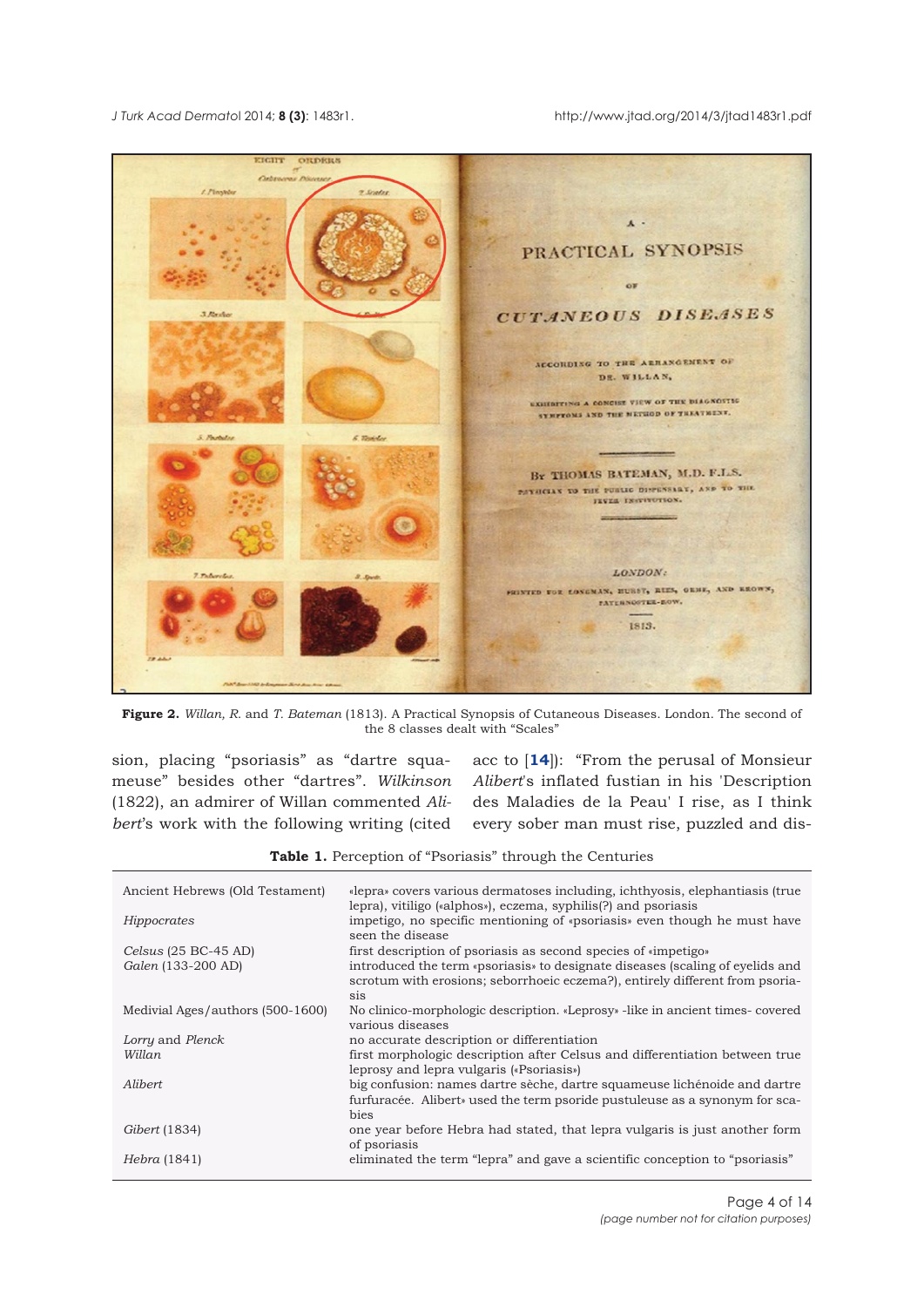*J Turk Acad Dermato*l 2014; **8 (3)**: 1483r1. http://www.jtad.org/2014/3/jtad1483r1.pdf

gusted; ... he has continued ... to render this department of the science (Hôpital St. Louis in Paris) more confused and incomprehensible than he found it."

The following table summarizes the history of the perception of what today we refer to as psoriasis [**[Table 1](#page-3-0)**]

Prior to *Hebra*, the skin was seen as a place for relief of bad fluids according to the concept of humoralism and skin disorders were not treated in order to let the bad fluids out.

*Ferdinand Hebra* (1816-1880) (**Figure 3**), who is deemed as the one of the "fathers" of dermatology as a self-standing discipline, was a surgeon. At the age of 29 he was appointed chairman of the department of Dermatology, which had been established by and for him. He confirmed the high reputation of the Vienna School for dermatology.

*Hebra* cut the Gordian knot and defined psoriasis as a distinct disease entity in 1841. Hebra described many diseases and in self experiments proved scabies to be exclusively due to mites, which could be treated [**[15](#page-11-0)**].

## **Variants, Diagnostic Signs and Histopathology of Psoriasis**

In the Atlas on Skin Diseases edited by *Pringle* in 1897 [**[16](#page-11-0)**]. *Jacquet* considers "psoriasis figurate" a special disease, related to Unna's seborrhoeic eczema and to be different from the psoriasis vulgaris, described and depicted by *Feulard* in the same atlas.

*Von Zumbusch* observed a male patient, who had had classic psoriasis for several years and finally developed multiple pustules [**[17,](#page-11-0) [18](#page-11-0)**]. *Andrews* at the Annual Session of the American Medical Association in Milwaukee 1933 presented patients with pustular eruptions of the palms and soles and described fifteen cases [**[19](#page-11-0)**], which had clinical features similar to the description of pustular psoriasis of the extremities, given by *Barber* [**[20](#page-12-0)**].

*Heinrich Köbner* (1838-1904), who 1861 founded his own Institute for Dermato-Venereology in Breslau, presented a case in whom psoriatic lesions developed at the site of a bite by a horse (isomorphic reaction) [**[21,](#page-12-0) [22](#page-12-0)**] (cit acc [**[23](#page-12-0)**]). This observation initiated an intense academic discussion on the impact of



**Figure 3.** *Ferdinand Hebra* (1816-1880), the «Father of Dermatology»

external influences in the pathogenesis of psoriasis.

[The histologic hallmarks of psoriasis \[](#page-5-0)**Table 2**] are known for >200 years.

*Carl Heinrich Auspitz* (1835-1886) was an Austrian dermatologist. He described and explained the phenomenon, which is due to the small bridge of epidermis above the psoriatic papillae [**[9](#page-11-0)**].

*Paul Gerson Unna* (1850-1929) was one of the first dermatopathologists. In his voluminous book in a brief chapter on psoriasis he describes the basic characteristics of the disease (parakeratosis, proliferation of the epidermis, and changes of vessels) [**[24](#page-12-0)**].

The 19<sup>th</sup> century was the time, when great progress in medicine came from great discoveries in microbiology: favus (*Schönlein* 1839), Lepra (*Hansen* 1872), gonorrhoea (*Neisser* 1879), Tbc (Koch 1892), chancre (*Ducrey* 1889), syphilis (*Schaudinn* and *Hoffmann* 1905). In speculating about the pathogenesis of psoriasis, *Unna* during his histopathologic studies observed "micrococci" and commented his findings as follows: "«…unfortunately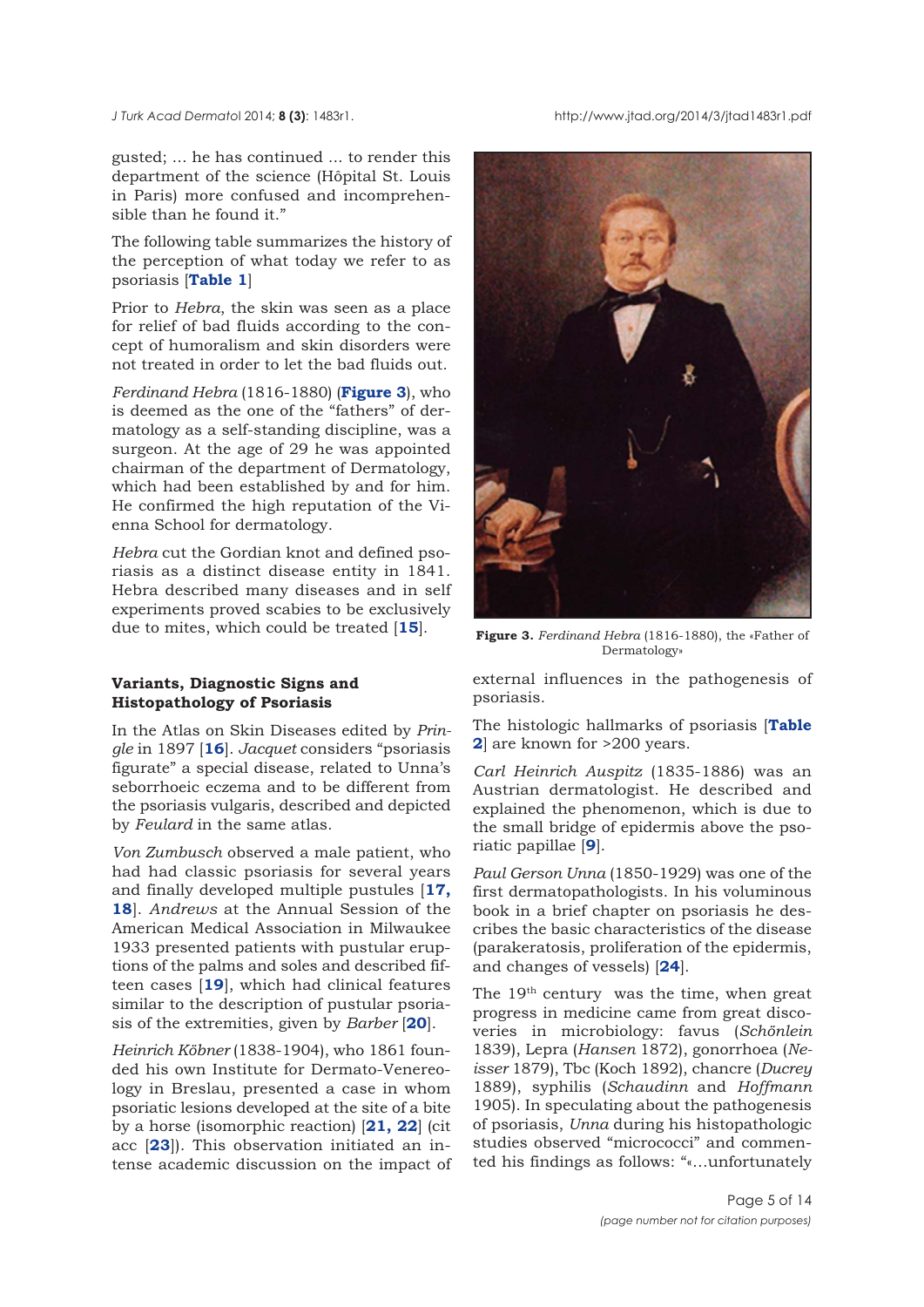#### **Table 2.** The Histologic Hallmarks of Psoriasis

- <span id="page-5-0"></span>\* Epidermal hyperproliferation with loss of proper stratified differentiation of the affected epidermis (parakeratosis)
- \* Expansion of the dermal vascular bed, elongation and tortuous dilatation of postcapillary venules in the st. papillare
- Accumulation of (T-) lymphocytes and other inflammatory cells (dendritic cells/macrophages) in both the dermis and epidermis

the sparseness of the micrococci in the horny layer of psoriasis renders their identification not impossible but difficult…». *Unna*'s observations however were critically questioned by other investigators [**[25, 26](#page-12-0)**].

Another histopathologic hallmarks of psoriasis are the intraepidermal microabscesses and spongiform pustules, as described by the Australian physician *William John Munro* (1861-1908) in 1898 [**[27](#page-12-0)**] (**Figure 4**) and *Franjo Kogoj* (1894-1983) from Zagreb in 1928 respectively.

*Woronoff* at the department of dermatology in Moscow described ring like anaemisation of the skin around lesions of psoriasis and secondary syphilis, which he called "pseudoatrophic zones" [**[28](#page-12-0)**] (**Figure 5**).

## **History of the Pathogenesis of Psoriasis**

Like in other diseases, pathogenetic concepts always have to be seen in the context of the medical knowledge of the time, and technologic and scientific progress [**[Table 3](#page-6-0)**]. It therefore is not surprising, that a decease



**Figure 4.** Microabscess as described by *Munro* in 1898 [27]

presenting with so many various clinical and morphologic features like psoriasis has been and still is a highly interesting issue for speculations as well as for solid clinical and laboratory investigations; even more since it got clear, that psoriasis is not just a disease of the skin but evolves on a systemic pathogenetic background.

A genetic background already has been assumed for a long time (*Wutzdorf* [**[29](#page-12-0)**], *Köbner, Hebra*, cit acc [**[23](#page-12-0)**]). More recent work has shown that there are at least 2 genetic constellations: (1) a juvenile exanthematic form and (2) an adult form which presents as large stable plaques [**[30, 31](#page-12-0)**].

Because of the symmetry of the disease, *Pringle* and his contemporaries also thought of a pathogenetic impact of the nervous system [**[16](#page-11-0)**].

A major breakthrough was the detection of the acceleration of the epidermal turnover by cytogenetic studies [**[32, 33](#page-12-0)**].

Immunocytochemical studies in the 1970s showed the involvement of dermal dendritic cells (macrophages) [**[34](#page-12-0)**]. and of prominent blood vessels in the papillary dermis [**[35](#page-12-0)**].

![](_page_5_Figure_18.jpeg)

**Figure 5.** *Woronoff*-rings as schematically depicted in his original paper on his observation [28]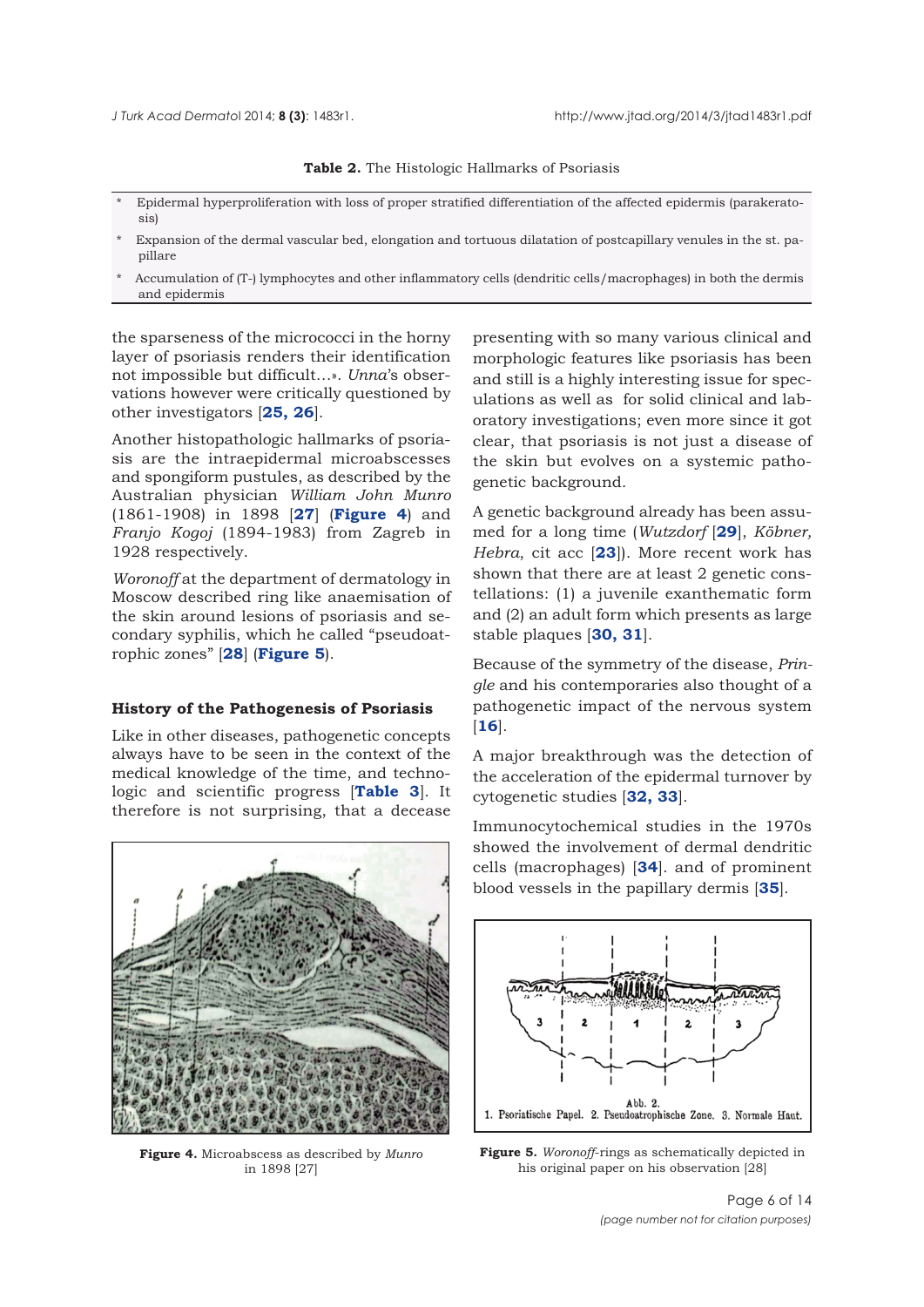**Table 3.** History of the Pathogenesis of Psoriasis

<span id="page-6-0"></span>

| <b>Old age:</b> no attention                                                                                              |
|---------------------------------------------------------------------------------------------------------------------------|
| <b>Rome and Greece:</b> dyscrasia of fluids (blood, yellow and black bile, slime),                                        |
| <b>Middle Ages (500-1500).</b> Little attention, mystification, «dark century» of science                                 |
| 19th century:                                                                                                             |
| Genetic predisposition plus external factors (Wutzdorff 1876; Köbner 1872; Hebra1860)                                     |
| Nervous origin (Pringle 1897)                                                                                             |
| 20st century:                                                                                                             |
| Cellular origin. Epidermal (cellcycle) vs dermal vs vascular and inflammatory (leucocytes) micro<br>environmental factors |
| Cytogenetic studies on epidermal turnover (v. Scott 1963, 1973, Weinstein 1978)                                           |
| 1970 metabolic disorder (histochemistry, biochemistry)                                                                    |
| 1980 immunologic disorder                                                                                                 |
| Clinical observation (accidently) from immunosuppressive treatments                                                       |
| Inflammatory cells (cytochemistry)                                                                                        |
| T-cells (immunocytology)                                                                                                  |
| Cytokines                                                                                                                 |
| Autoimmune process                                                                                                        |
|                                                                                                                           |

Today there is significant evidence, that the immune system plays an important role in the pathogenesis of psoriasis [**Table 4**].

Evidence for the immunologic background also came from accidental clinical observations or from clinical studies, in which patients with psoriasis responded well to cytostatic or immunosuppressive drugs [**[36](#page-12-0)**].

Looking for some review articles on psoriasis during the past 20 years, the following citations in some way reflect the step by step progress in our understanding of this multifaceted disease:

\* 1995: "Recently, progress has been made in understanding the pathogenesis of psoriasis… There is at present no cure, only suppressive therapy… The presumptive involvement of T cells in psoriasis is leading to intense interest in immunotherapy…and in identifying the genes (PSOR1)… In the future, psoriasis may be amenable to gene therapy." [**[37](#page-12-0)**].

\* 1999: "Therapies for psoriasis … tend to have a remittent effect (inducing long-term remission) or a suppressive effect (improving

|  |  |  |  |  | <b>Table 4.</b> Role of the Immune System in the Pathogenesis of Psoriasis |  |
|--|--|--|--|--|----------------------------------------------------------------------------|--|
|--|--|--|--|--|----------------------------------------------------------------------------|--|

| Increased                                                                                         |
|---------------------------------------------------------------------------------------------------|
| Dendritic cells and IFN-alpha                                                                     |
| T-cells                                                                                           |
| Th1-cytokines                                                                                     |
| Vascular endothelial growth factor (VEGF)                                                         |
| Cytokines                                                                                         |
| Therapeutic effect of PUVA                                                                        |
| Therapeutic effectivity of immunosuppressive drugs : cyclosporine (Müller 1979; Ellis et al 1991) |
| and Rifampicin (Tsankov 1993,2011)                                                                |
| Therapeutic effectivity of anti-CD4 (Morel et 1992)                                               |
| Clearing after bone marrow transplantation                                                        |
| Transfer from transplant donor to recipient                                                       |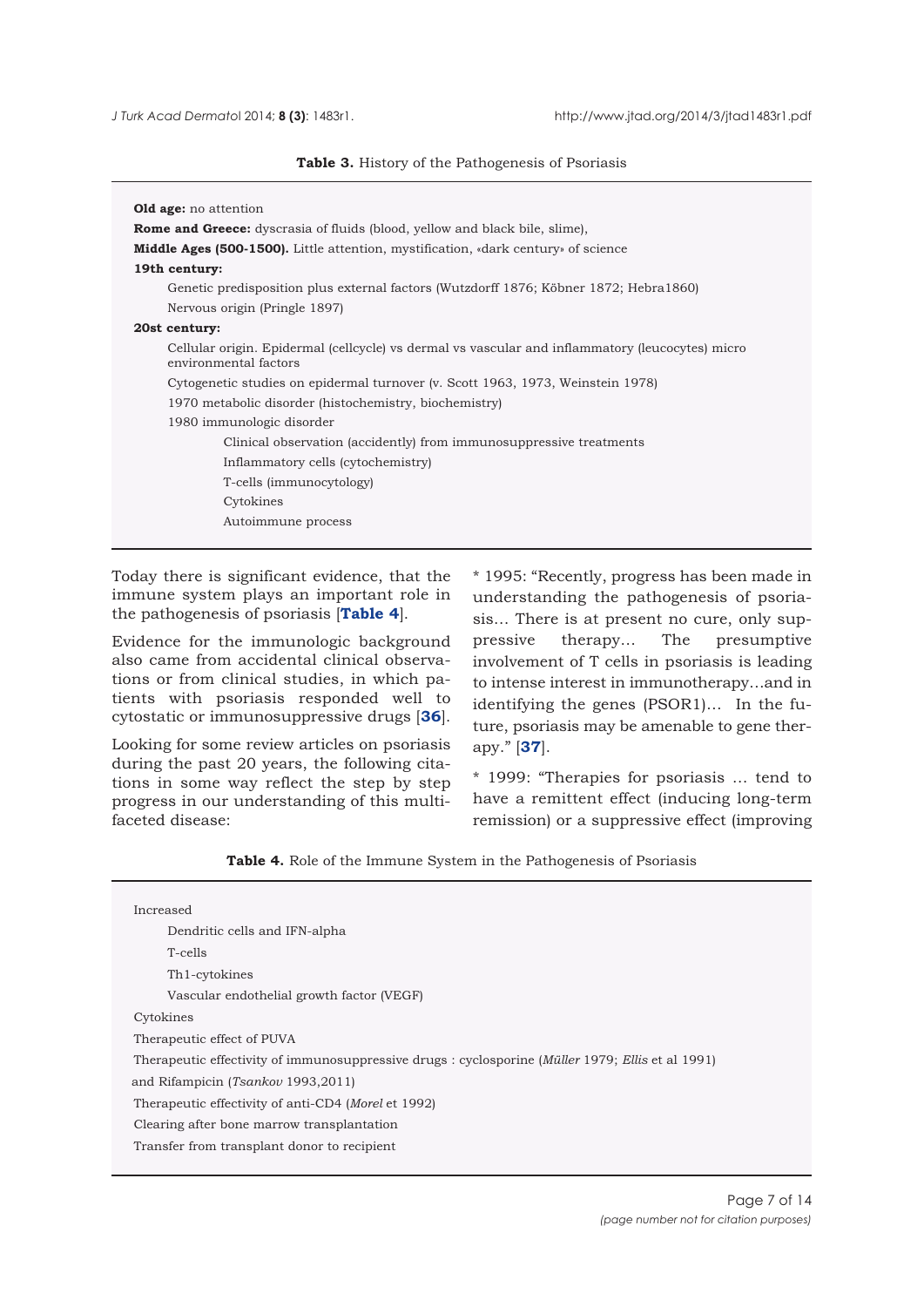lesions but with a prompt recurrence when the treatment is discontinued)" [**[38](#page-12-0)**].

\* 2005: «The most promising compounds are monoclonal antibodies, cytokines, and fusion proteins» [**[39](#page-12-0)**].

\* "Numerous other biologic agents and immune response modifiers are under development; all of them use at least one of the mechanisms mentioned above» (inhibition of T-cell activation, depletion of pathogenic Tcells, inhibition of leucocyte recruitment, correction of immune deviation)[**[39](#page-12-0)**].

\* 2009: "The evolution of a psoriatic lesion is based on a complex interplay between environmental and genetic factors that sets the scene for disease initiating events." [**[40](#page-12-0)**].

\* "…However, major issues remain unresolved, including the primary nature of the disease as an epithelial or immunologic disorder, the autoimmune cause of the inflammatory process, the relevance of cutaneous versus systemic factors, and the role of genetic versus environmental influences on disease initiation, progression, and response to therapy." [**[40](#page-12-0)**].

## **History of the Therapy of Psoriasis**

It is an unwritten law in medicine that the less understood a disease is the larger is the list of our armamentarium for therapeutic approaches, which have been recommended over the decades and centuries. This holds true also for psoriasis as summarised in [**Table 5**].

One of the most curious recommendations, which are mentioned in the *Ebers* papyrus, has been the use of excrements from cats and dogs. In the Middle Ages a concoction from snakes (Viper-broth) was applied and coal tar which in some instances still may be an appropriate remedy today and which already has been recommended by *Pedanios Dioscurides* (40-90 AD) from Anazarbos in Kilikien, which belongs to Turkey today. He was a Greece military physician, who served for *Claudius* and *Nero* in Rome and was one of the most famous pharmacists of the antique.

Arsenic (Asiatic pills and *Fowler*'s solution) has been very effective in the treatment of psoriasis and other diseases, including syphilis. It has been used extensively during the 19<sup>th</sup> and first half of the 20<sup>st</sup> century, till the

**Table 5.** Selection of Therapeutic Measurements From Ancient till Modern Time

| <i>Ebers</i> Papyrus (1500 BC): topical cats and dogs dung (faeces)                      |
|------------------------------------------------------------------------------------------|
| Galen: Viper-broth; Coal tar                                                             |
| Daniel Turner 1723: Galens remedy (boile viper-broth) and ammoniated mercury (topically) |
| Balmanno Squire 1876: Chrysarubin (Goa powder)                                           |
| <i>Thomas Fowler.</i> Solution of potassium arsenite                                     |
| <i>Thomas Gridlestone 1806: Fowler's solution in psoriasis</i>                           |
| E. Tipp 1869: sc-injection of arsenous acid                                              |
| <i>Hebra</i> and <i>Kaposi</i> : «Asiatic Pills»                                         |
| Roentgentherapy for psoriasis in 1900 in Europe                                          |
| 1933 Low fat diet                                                                        |
| 1950 Sulzberger: Corticosteroids                                                         |
| 1970-1990 UVA and PUVA                                                                   |
| 1990's Vitamin $D_3$                                                                     |
| 1990-2000 Immunological treatment modalities                                             |
| 1993, 2011 Tsankov: Rifampicin                                                           |
| 2000 on Biologicals                                                                      |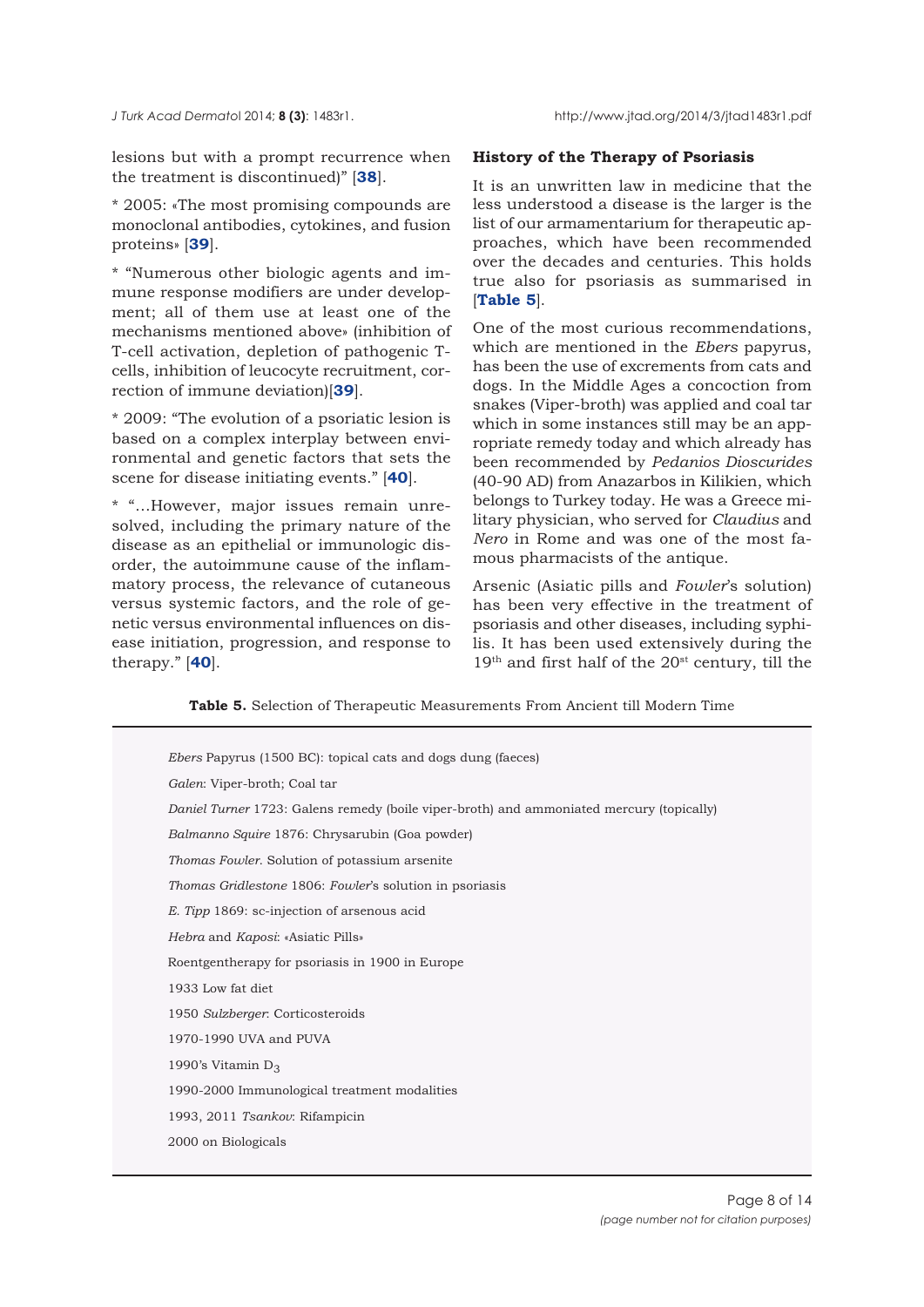hazardous effects of this substance got obvi- $011S$ .

Another treatment approach which still is employed today is keeping diet. The rational for this is the observation that during World War II the incidence of psoriasis decreased [**[41](#page-12-0)**], the biochemical composition of psoriatic scales and the high blood levels of cholesterol and other lipids in the blood in patients with psoriasis. This therapeutic approach was supported by several laboratory investigations [**[42,](#page-12-0) [43](#page-12-0)**].

Glucocorticosteroids (have revolutionized therapy and early in time also have been used in Dermatology, topically and systemically, although the first reports on the topical use in psoriasis were not very enthusiastic [**[44](#page-12-0)**].

An early description of "balneotherapy" can be found in the Old Testament (Lukas 4.27), even though we do not know which skin disease Naaman, the commander of the army of the king of Arman was suffering from (the term "Lepra" at this time covered many dermatoses and there is a risk that this text was ment as a methapher and did not describe an practical treatment at all): "…so he (Naaman) went down and dipped himself in the Jordan seven times, as the man of God (Elisha) had told him, and his flesh was restored and became clean like that of a young boy." [**[45](#page-12-0)**].

For centuries in India chrysarobin (2-methyl dithranol), the active ingredient of Goa-powder (natural; synthetic: anthralin or cignolin) was used for the treatment of "ringworm" (dermatomycoses). The English physician *Balmanno Squire* in 1876 inadvertently discovered its use for psoriasis [**[9,](#page-11-0) [46](#page-12-0)**].

*Hippokrates* and other ancient physicians treated skin diseases with pine coal tar [**[47](#page-12-0)**]. During the first half of the 20iest century it was found to be particularly useful in psoriasis [**[48](#page-12-0)**], either alone or in combination with light and anthralin [**[49](#page-12-0)**].

The mode of action of anthralins and coal tar is not completely elucidated. They probably function by retardation of the altered epidermal cell kinetics.

Arsenic and mercury have been used in order to treat not only syphilis but also psoriasis. *Fowler*'s solution containing 1% arsenic was very effective [**[50](#page-12-0)**].

The beneficial effect of aminopterin (Methotrexat) in psoriasis has been detected accidentally when clearing in a patient treated for his rheumatoid arthritis [**[51](#page-12-0)**]. The approval by the FDA for the use in psoriasis was given in 1972 [**[47](#page-12-0)**].

Cyclosporine (Sandimmune) originally has been developed to prevent rejection of organ transplants. Like with methotrexate it was fortuitously found to clear psoriasis in patients being treated for severe longstanding rheumatoid arthritis [**[52](#page-12-0)**]. In 1997 cyclosporine was FDA approved for the treatment of psoriasis [**[53](#page-12-0)**].

Another less hazardous immunomodulator recommended recently is Rifampicin [**[54](#page-12-0)**].

Retinoids have been used for treatment of keratosis [**[55](#page-12-0)**]. While first generation and synthetic topical retinoids (1940ies) did not have significant antipsoriatic activity, the efficacy of second generation retinoids (1990ies), etretinate and its derivate acitretin was much better [**[56](#page-12-0)**].

Vitamin D and its analogues also were found by chance to be beneficial in the treatment of psoriasis in a patient who received Vitamin  $D_3$  for the treatment of osteoporosis [**[57](#page-12-0)**]. A topical form of vitamin D has been formulated for this indication [**[58](#page-12-0)**].

At the end of the 19th century first reports of UV-Light in the treatment of tuberculosis and wound healing arouse interest in phototherapy. At the same time sunlight as a natural healing force became a main pier of the arising reform movement and naturopathy [**[59](#page-12-0)**]. The photochemotherapy (PUVA, psoralen and long wave ultraviolet light A) of psoriasis has been reviewed in an autobiographically tinged monography [**[5](#page-11-0)**]. At least 3 roots can be followed: (1) Egypt [**[60](#page-13-0)**]. Ammi majus or Bishop's weed has been recommended in the Ebers papyrus (1'500 BC) to be rubbed directly into the skin or taken orally and then to stand naked in the sun (2) Europe. There have been experiments in Switzerland with selective spectra of UV-light [**[61](#page-13-0)**]. In Germany studies with topical photosensitizers have been performed [**[62,](#page-13-0) [63](#page-13-0)**]. In Austria methoxsalen was applied orally [**[64](#page-13-0)**], following successful studies in (3) the United States [**[65](#page-13-0)**].

A very special and regional approach to the therapy of psoriasis is bathing with fishes from Sivas-Kangal [**[66](#page-13-0)**].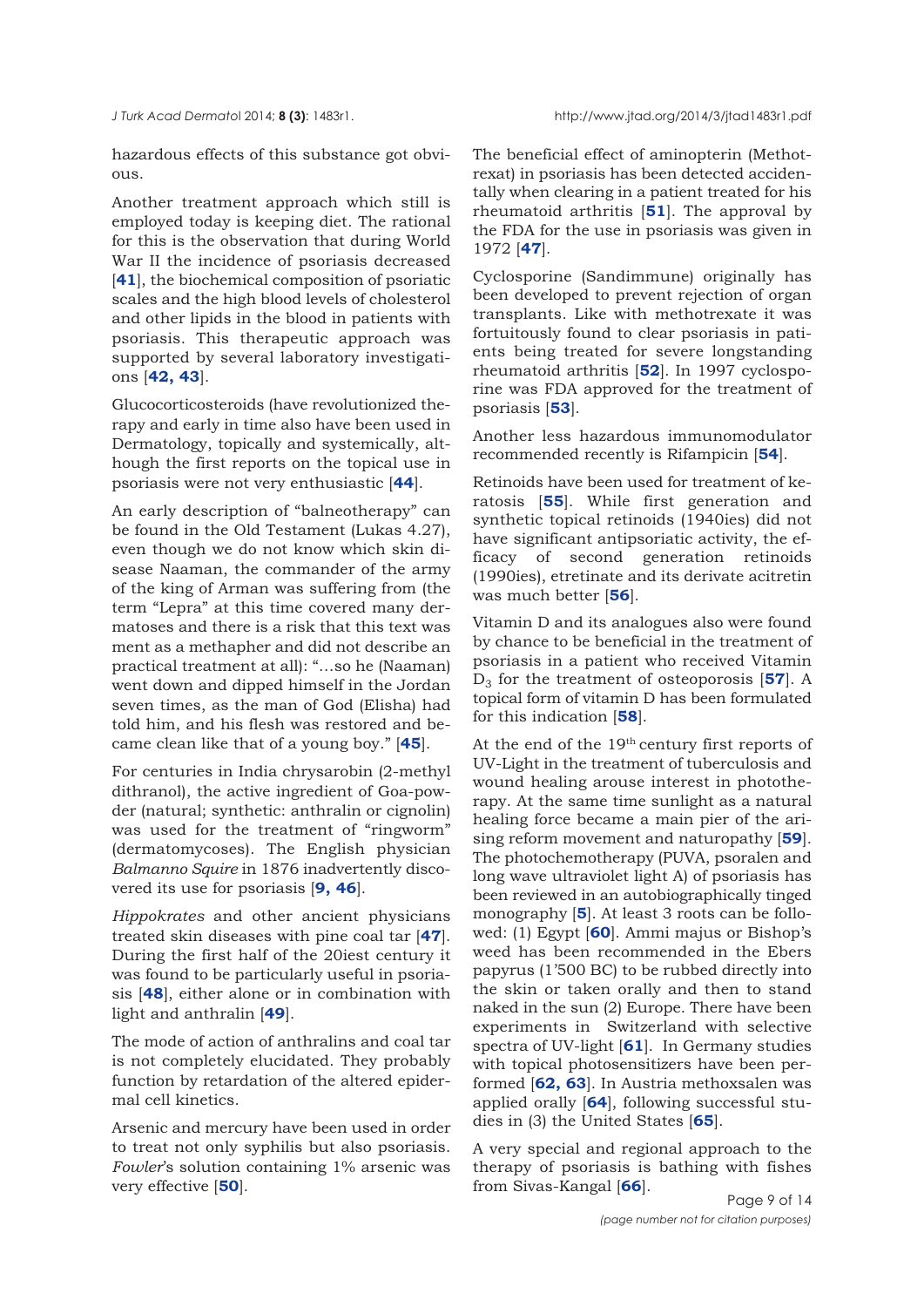<span id="page-9-0"></span>*J Turk Acad Dermato*l 2014; **8 (3)**: 1483r1. http://www.jtad.org/2014/3/jtad1483r1.pdf

| $19^{th}$ C     | 1900-1930    | 1930-1950            | 1950s           | 1960s         | 1970s                | 1980s             | $1990 - 21^{11}C$  |
|-----------------|--------------|----------------------|-----------------|---------------|----------------------|-------------------|--------------------|
| <b>Arsenic</b>  |              |                      |                 |               |                      |                   |                    |
| <b>Mercury</b>  |              |                      |                 |               |                      |                   |                    |
| Chrysarobin     | Anthralin    |                      |                 |               |                      |                   |                    |
| <b>Coal Tar</b> |              |                      |                 |               |                      |                   |                    |
| Salicylic       |              |                      |                 |               |                      |                   |                    |
|                 | X-Rays       |                      |                 |               |                      |                   |                    |
|                 | Radium       |                      |                 |               |                      |                   |                    |
|                 | Grenzrays    |                      |                 |               |                      |                   |                    |
|                 | Phototherapy |                      |                 |               |                      |                   |                    |
|                 | Goeckerman   |                      |                 |               |                      |                   |                    |
|                 |              | Ingram               |                 |               |                      |                   |                    |
|                 |              | Vitamin D            |                 |               |                      |                   |                    |
|                 |              |                      | <b>Steroids</b> |               | <b>Top. Steroids</b> |                   |                    |
|                 |              |                      | Aminopterin     |               |                      |                   |                    |
|                 |              |                      | Methotrexate    |               |                      |                   |                    |
|                 |              |                      |                 | Hydroxyurea   |                      |                   |                    |
|                 |              |                      |                 | Top. Retin.Ac |                      |                   |                    |
|                 |              |                      |                 |               | Photochemo           |                   |                    |
|                 |              | <b>Nevergreens</b>   |                 |               | Climatoth.           |                   |                    |
|                 | $\bullet$    | «Dead End» Therapies |                 |               |                      | Vit. D Analogs    |                    |
|                 |              |                      |                 |               |                      | <b>Etretinate</b> |                    |
|                 |              | <b>Evergreens</b>    |                 |               |                      | N-Band UVB        |                    |
|                 |              |                      |                 |               |                      | Cyclosporin       |                    |
|                 |              |                      |                 |               |                      |                   | <b>Biologicals</b> |
|                 |              |                      |                 |               |                      |                   | Laser              |
|                 |              |                      |                 |               |                      |                   | <b>Tacrolimus</b>  |
|                 |              |                      |                 |               |                      |                   | Top. Ascomycin     |
|                 |              |                      |                 |               |                      |                   | Rifampicin         |
|                 |              |                      |                 |               |                      |                   | <b>Tazarotene</b>  |

**Figure 6.** Historical view on evergreens, nevergreens and «dead end» therapies in psoriasis (not comprehensive)

An early immunologic approach to the treatment of psoriasis was with monoclonal antibodies [**[67](#page-13-0)**]. The mode of action was considered to be different from the pathway in photochemotherapy: "We conclude that anti-CD4 mAb administration can induce a rapid and major improvement in psoriatic lesions (.. of 3 patients with severe psoriasis...), with immunohistochemical changes different from those induced by cyclosporin A or 8 methoxypsoralen plus long wave UV light (PUVA) therapy. Our data provide strong evi-

dence for a critical role of CD4<sup>+</sup> lymphocytes in psoriasis" [**[67](#page-13-0)**].

Clinical observations and laboratory investigations of the past decade have pointed to the fact, that psoriasis is a T helper (Th)17/Th1 mediated autoimmune disease affecting the skin and joints [**[40](#page-12-0)**]. Based on the understanding of the immunologic processes, several substances for a targeted therapy have been developed (Biologicals) [**[68](#page-13-0)**] and have been approved by the FDA in 2003 for the treatment of psoriasis [**[57](#page-12-0)**].

| <b>Artist</b>      |                                                                                                                  |
|--------------------|------------------------------------------------------------------------------------------------------------------|
|                    | Zarah Leander                                                                                                    |
| <b>Poets</b>       |                                                                                                                  |
|                    | John Updike*                                                                                                     |
|                    | Dennis Potter**                                                                                                  |
|                    | <b>Revolutionizer</b>                                                                                            |
|                    | Jean Paul Marat***                                                                                               |
| <b>Politicians</b> |                                                                                                                  |
|                    | Josef Stalin                                                                                                     |
|                    | Winston Churchill                                                                                                |
|                    | * Report on the treatment with retinoids, Methotrexate and light in the book "Self-consciousness: Memoirs", 1976 |
|                    | ** Movie: The singing Detective (trailer: http://www.youtube.com/watch?v=wwwhtUdGOVM)                            |
|                    | *** Suffered possibly from chronic eczema (neurodermatitis)                                                      |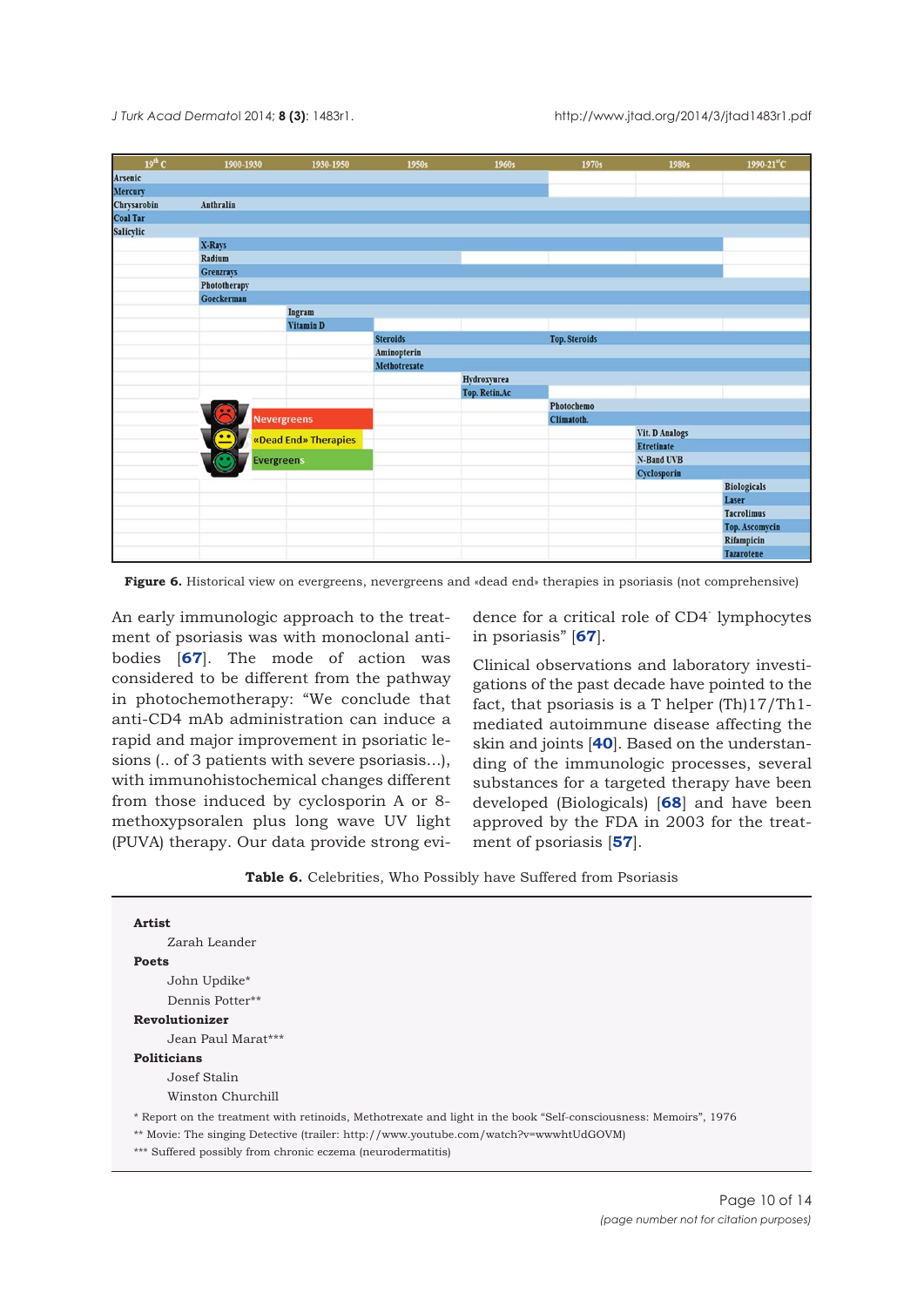<span id="page-10-0"></span>

#### **Table 7.** History of Psoriasis. Milestones and Protagonists

| <b>Old Age:</b> Ignorance no scientific basis, skin rash and impurity, punishment by God                                                                               |
|------------------------------------------------------------------------------------------------------------------------------------------------------------------------|
| Greece: Neglectance, Hippocrates (460-377): psora= itch                                                                                                                |
| <b>Roman Empire 1st Century:</b> lack of consistent terms and nomenclature                                                                                             |
| Cornelius Celsus (25 BC-50): first description of psoriasis                                                                                                            |
| Galen (131-201 AD): first use of the term psoriasis (probably for seborrhoeic dermatitis)                                                                              |
| <b>Middle Age (500-1500):</b> Neglectance, clerical mysticism. «Dark» age for Science                                                                                  |
| Arabian Medicine (Avicenna 980-1037)                                                                                                                                   |
| Early 18th Century: «Protodermatologists»                                                                                                                              |
| Charles Anne Lorry (1726-1783): «Tractatus de morbis cutaneis».                                                                                                        |
| Joseph Jacob Plenck (1738-1807): Surgeon and obstetrician. Term Impetigo (Latin «atack»)                                                                               |
| <b>Late18th Century:</b> «Dermatologists»: Nosologic Descriptions                                                                                                      |
| Robert Willan (1757-1812): differentiation between psora leprosa and psora grecorum                                                                                    |
| Jean Louis Alibert (1768-1837): Psoriasis in the group of «dartrous dermatoses «                                                                                       |
|                                                                                                                                                                        |
| <b>Early 19th Century:</b> Nosologic definitions, impact of histopathology<br>Ferdinand Hebra (1806-1880): definitely separated psoriasis from leprosy; histopathology |
|                                                                                                                                                                        |
| <i>Heinrich Auspitz</i> (1835-1886): histopathology; sign already seen by Willan and Hebra                                                                             |
| <i>Ernest Henri Besnier</i> (1831-1909): Histopathology; term «arthritis psoriatica»                                                                                   |
| William John Munro (1861-1908): Microabscess (1898)                                                                                                                    |
| Paul Gerson Unna (1850-1929): Histopathology; Micrococci                                                                                                               |
| Late 19th and early 20 <sup>st</sup> Century: Description of Variants of Psoriasis                                                                                     |
| Leo von Zumbusch (1884-1940): Psoriasis pustularis 1910                                                                                                                |
| Königsbeck (1917), Barber (1936): Psoriasis pustulosa palmoplantaris                                                                                                   |
| Heinrich Köbner (1838-1904): isomorphous effect of irritation                                                                                                          |
| DL Woronoff (1926): rings around lesions in psoriasis and in corymbiform syphilis                                                                                      |
| <b>20<sup>st</sup> Century:</b> Biochemistry, Histochemistry, Cytogenetics, PASI, Biologics                                                                            |
| Carbohydrate Metabolism in psoriatic epidermis (Halprim, Vorhees, Rassner, Braun-Falco)                                                                                |
| Epidermal turnover: van Scott, EJ, 1963, 1973; Weinstein 1968                                                                                                          |
| Multifactorial: different chromosomes (PSOR1-PSOR9)                                                                                                                    |
| HLA-association; Type 1 and Type 2 (Henseler and Christophers 1985)                                                                                                    |
| PASI 1972 (Fredriksson and Pettersson)                                                                                                                                 |
| Treatment with Biologics, anti CD4 1992                                                                                                                                |
| 21 <sup>st</sup> Century: Genetics, Immunology, Autoimmunity, Targeted Therapy (Biologics)                                                                             |
| Mode of inheritance: chromosomal loci with linkage to psoriasis (PSOR1(Chr 6p)-PSOR9)                                                                                  |
| Dendritic cells and T-cells, type I interferons                                                                                                                        |
| Dysregulated immune system in psoriasis; role of plasmacytoid dendritic cells, IFN- $\alpha$                                                                           |
| Antimicrobial peptides from keratinocytes: defensin, psoriasin (Schroeder)                                                                                             |
| Alteration of the innate and adaptive immune response in psoriasis                                                                                                     |
| Targeted therapy with biologics                                                                                                                                        |
| <b>Future Issues:</b> Safety, Economics; Controlled Studies; Psoriasis-Registries                                                                                      |
|                                                                                                                                                                        |

The many substances and procedures recommended or used for the treatment of psoriasis roughly can be designated as evergreens (successful use up today), "nevergreens" (anecdotic reports) and obsolete (including hazardous substances like arsenic or mercury) (**Figure 6**[\). This review is not comprehensive and](#page-9-0) many issues are missing.

## **Famous Persons Suffering from Psoriasis**

Psoriasis is one of the most frequent dermatoses, affecting about 2% of the population, including average people and celebrities, among them artists, poets, revolutionizer, politicians, and others. Most of them tried to hide their disease. Only Dennis Potter very frankly presented the psychological distress of his disease in the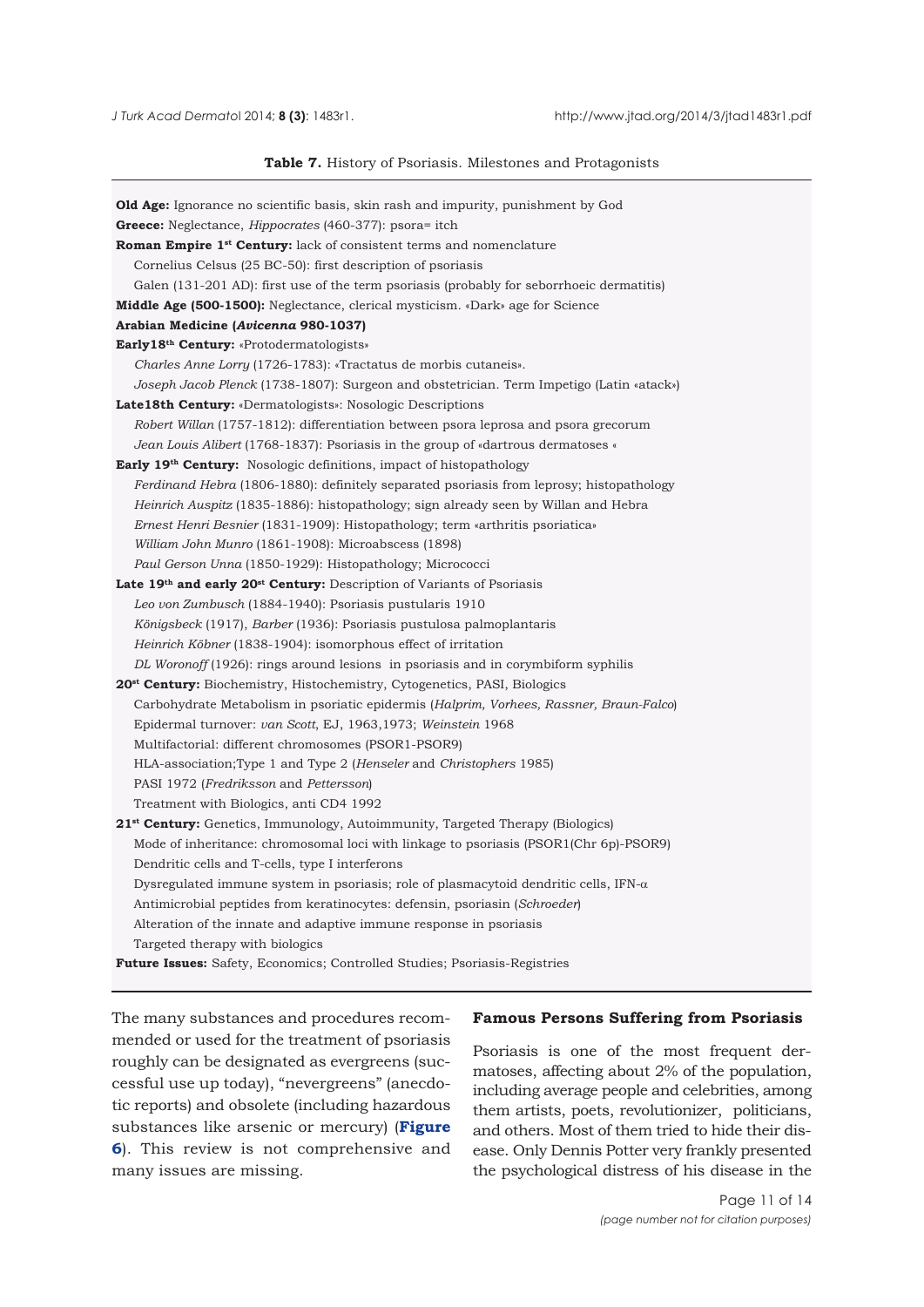<span id="page-11-0"></span>

movie "The Singing Detective" (trailer: http://www.youtube.com/watch?v=wwwhtUdGOVM).

An incomplete list of famous persons suffering from psoriasis is given in [**[Table 6](#page-9-0)**].

#### **Timeline of Psoriasis through the Ages**

The time line over the centuries reflects a cloudy image which has to be seen in the context of the perception of diseases in the respective time periods [**[Table 7](#page-10-0)**].

There was ignorance no scientific basis on the nature of the disease in ancient time and confusion lack of consistent terms and nomenclature still through the Middle Ages. For the first time, *Lorry* in France and *Plenck* in Austria, subsequently *Alibert* and *Willan* payed more attention to the disease and defined it as a nosologic entity, which finally was labelled with the term "psoriasis vulgaris" by *Hebra*. Many important contributions on the histopathologic changes came from *Hebra, Auspitz, Besnier, Munro, Unna, Kogoj* and others in the late 19th and early 20st century. During the same time, some clinical variants of psoriasis were described. Studies on psoriasis in the 20st century were driven by new laboratory technologies (biochemistry, histochemistry, immunohistochemistry), which all generated some interesting results and figures, however without elucidating the basic pathogenetic nature of the disease. Only the last decade of the past and the first decade of the 21st century shed some light on the complex genetically predetermined and immunologically driven systemic disease with its major manifestation on the skin. These new insights into the pathogenetic processes facilitated the development of targeted biologic therapies. Since the new therapeutics are extremely expensive and also imply some threats and side effects, a pivotal challenge for the future will be controlled clinical studies on safety, efficiency and economic accountability and collection of data in "psoriasis registries".

#### **Acknowledgement**

This paper is based on an oral presentation given during the 2nd Congress on Psoriasis in Istanbul,

8<sup>th</sup> March, 2014. Even though extensive and thorough studies of the literature were undertaken, they were not completely comprehensive and due to the obscure profiles of the disease-descriptions in the pre-diagnostic era, some of the conclusions drawn and statements made in this article have to remain speculative in many respects and are not necessarily historically authentic.

#### **References**

- 1. Bechet PE. Psoriasis. A brief historical review. Arch Dermato Syphilol 1936: 327-334.
- 2. Baker BS. From Arsenic to Biologicals: A 200 year of Psoriasis 2008, Beckenham UK: Garner Press.
- 3. E, B. A Practical Treatise on Lepra Vulgaris with Cases 1834: County Press.
- 4. Holubar K. Psoriasis--100 years ago. Dermatologica 1990; 180: 1-4. PMID: 1968402
- 5. Saalmann G and Schlange-Schöningen G. Die Psoriasis. Geschichte und Therapie vom Altertum bis zur Gegenwart 1998, Herford: G. Saalmann.
- 6. Articles, S.I.s.a.a., Current State on Psoriasis and Naphthalanotherapy. Acta Dermatovenerol Croat 2004. 12.
- 7. O'Daly J. Psoriasis. In: A Systemic Disease. O'Daly J, Editor 2012, http://www.intechopen.com/books/psoriasis-asystemic- disease/psoriasis-history-definition-and-treatment-through-centuries
- 8. Porter R. Die Kunst des Heilens. Eine medizinische Geschichte der Menschheit von der Antike bis heute 2000, Heidelberg, Berlin: Spektrum Akademischer Verlag.
- 9. Brajac I and Gruber F. History of Psoriasis. In: Psoriasis-A Systemic Disease, O'Daly J, Editor. 2012, IN-TECH. 57-68.
- 10. Bol F. The Director of the Lepra House in Amsterdam, 1616-1680: Petit Palais, Paris.
- 11. Plenck JJ. Doctrina de Morbis Cutaneis 1776, Wien: Rudolph Gräffer.
- 12. Willan R and Bateman T. A Practical Synopsis of Cutaneous Diseases 1813, London.
- 13. Lorry, Tractatus de Morbis Cutaneis 1777.
- 14. Rook A. Edward Beck's Treatise on lepra vulgaris (1834). Med Hist 1957; 1: 160-167. PMID: 13417898
- 15. Hebra F.v. Über die Krätze. Med Jb, 1844; 280-292.
- 16. Pringle J. A Pictorial Atlas of Skin Diseases and Syphilitic Affections 1897, London, Philadelphia: Rebman, Saunders.
- 17. Zumbusch von L. Psoriasis and pustuloses exanthem. Arch Derm Syph 1910; 99: 335-346.
- 18. Khan SA, Peterkin GA, Mitchell PC. Juvenile generalized pustular psoriasis. A report of five cases and a review of the literature. Arch Dermatol 1972; 105: 67- 72. PMID: 4400368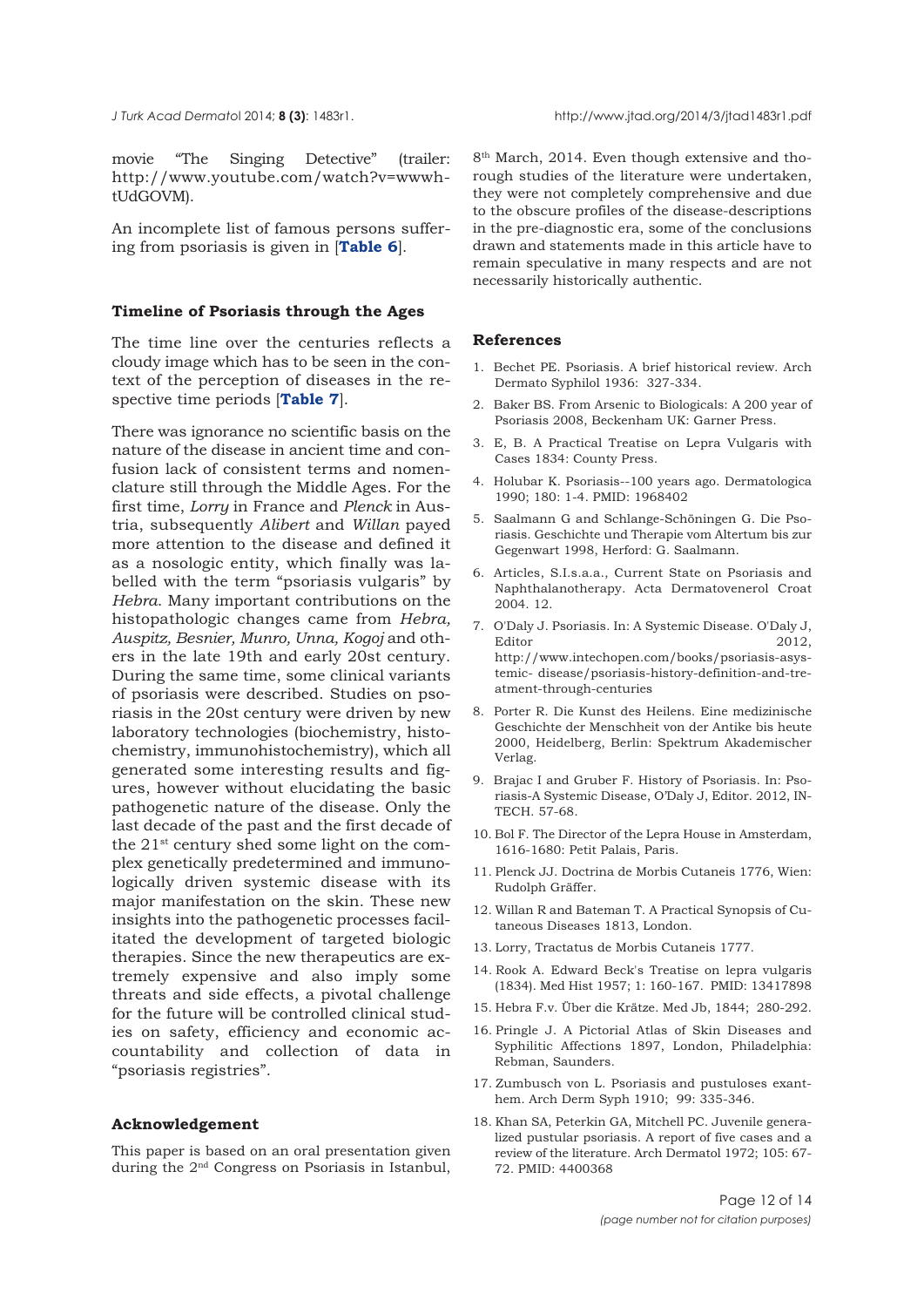<span id="page-12-0"></span>

- 19. Andrews GW, Birkman FW and K.J. R, Recalcitrant pustular eruptions of the palms and soles. Arch Dermatol Syphilol 1934: p. 548-558.
- 20. Barber H. Acrodermatitis Continua vel Perstans (Dermatitis Repens) and Psoriasis Pustulosa. Brit J Dermat 1930; 42: 500.
- 21. Köbner H. Fallpräsentation, 1872.
- 22. Köbner H. Zur Aetiologie der Psoriasis. Vjschr Dermatol 1876; 8: 559-561.
- 23. Kuner N, Hartschuh W, Khan-Durani B. Heinrich Köbner and the "isomorphic phenomenon". History and review of the literature]. Hautarzt 2003; 54: 274- 278. PMID: 12634998
- 24. Unna, P., Die Histopathologie der Hautkrankheiten1894, Berlin: August Hirschwald.
- 25. Kraus, A., Über das Wesen des sogenannten Unnaschen Flaschenbazillus. Archiv für Dermatologie und Syphilis 1913; 116(3): 723-736.
- 26. Meirowsky E. Über das Wesen der Unnaschen Flaschenbazillen und über den feineren Bau einiger Hautpilze. Archiv für Dermatologie und Syphilis 1911; 108: 129-140.
- 27. Munro W. Note sur L'histopathologie du Psoriasis. Ann Dermatol Syph 1898; 9: 961-967.
- 28. Woronoff D. Die peripheren Veranderungen der Haut um die Effloreszenzen der Psoriasis vulgaris und Syphilis corymbosa. Derm Wschr 1926; 82: 249-258.
- 29. Wutzdorff E. Beiträge zur Aetiologie der Psoriasis vulgaris. Vjschr Dermatol 1876; 8: 329-349.
- 30. Christophers E, Kiene P. Guttate and plaque psoriasis. Dermatol Clin 1995; 13: 751-756. PMID: 8785880
- 31. Elder JT, Nair RP, Guo SW, Henseler T, Christophers E, Voorhees JJ. The genetics of psoriasis. Arch Dermatol 1994; 130: 216-224. PMID: 8304761
- 32. Vanscott EJ, Ekel TM. Kinetics of hyperplasia in Psoriasis. Arch Dermatol 1963; 88: 373-381. PMID: 14051348
- 33. Weinstein GD, Frost P. Abnormal cell proliferation in psoriasis. J Invest Dermatol 1968; 50: 254-259. PMID: 5644899
- 34. Braun-Falco O, Burg G. Inflammatory infiltrate in psoriasis vulgaris. A cytochemical study. Arch Klin Exp Dermatol 1970; 236: 297-314. PMID: 5438728
- 35. Braun-Falco O, Burg G. Histochemistry of capillaries in psoriasis vulgaris. Arch Klin Exp Dermatol 1970; 236: 173-189. PMID: 4312561
- 36. Ellis CN, Fradin MS, Messana JM, Brown MD, Siegel MT, Hartley AH, Rocher LL, Wheeler S, Hamilton TA, Parish TG, et al. Cyclosporine for plaque-type psoriasis. Results of a multidose, double-blind trial. N Engl J Med 1991; 324: 277-284. PMID: 1986287
- 37. Greaves MW, Weinstein GD. Treatment of psoriasis. N Engl J Med 1995; 332: 581-588. PMID: 7838193
- 38. Robert C, Kupper TS. Inflammatory skin diseases, T cells, and immune surveillance. N Engl J Med 1999; 341: 1817-1828. PMID: 10588968
- 39. Schön MP, Boehncke WH. Psoriasis. N Engl J Med 2005; 352: 1899-1912. PMID: 15872205
- 40. Nestle FO, Kaplan DH, Barker J. Psoriasis. N Engl J Med 2009; 361: 496-509. PMID: 19641206
- 41. Engelhardt W, Cordes W. Der Einfluss der Kriegsund Nachkriegszeit auf Psoriasis und Hauttuberkulose. Dermatologische Zeitschr 1935; 70: 321-327.
- 42. Grütz O, Bürger M. Die Psoriasis als Stoffwechselproblem. Klinische Wochenschrift 1933; 12: 273 279.
- 43. Behrman H. Undecylenic acid in psoriasis. JAMA 1949; 141: 407.
- 44. Sulzberger MB, Witten VH. The effect of topically applied compound F in selected dermatoses. J Invest Dermatol 1952; 19: 101-102. PMID: 14955641
- 45. Meffert H, Rowe E. Psoriasis-Politik-Kunst-Mode-Krankheitsbürde-Lebensqualität, in Kleine Kulturgeschichte der Haut, E. Jung, Editor 2007, Steinkopff: Darmstadt. 84-94.
- 46. Squire B. On the treatment of psoriasis by an ointment of chrysophanic acid 1878, London: Churchill.
- 47. Weinberg J. Treatment of Psoriasis. Milestones in Drug Therapy. Parnham M, Bruinvels J eds. 2008, Basel-Boston-Berlin: Birkhäuser.
- 48. Goeckerman W. Treatment of psoriasis. North West Med 1925; 24: 229-231.
- 49. Ingram JT. The approach to psoriasis. Br Med J 1953; 2: 591-594. PMID: 13082048
- 50. Gridlestone T. Observations on the effects of Dr. Fowler's solution in lepra and other diseases. Med Phys J London, 1806; 15: 298-301.
- 51. Gubner R, August S, Ginsberg V. Therapeutic suppression of tissue reactivity. II. Effect of aminopterin in rheumatoid arthritis and psoriasis. Am J Med Sci 1951; 221: 176-182. PMID: 14799481
- 52. Mueller W, Herrmann B. Cyclosporin A for psoriasis. N Engl J Med 1979; 301: 555. PubMed PMID: 460314.
- 53. Prodanovic E, Korman N. Traditional systemic therapy I: methotrexate and cyclosporine, in Treatment of Psoriasis. Weinberg JM, Editor, 2008, Birkhäuser: Switzerland. 103-120.
- 54. Tsankov N, Grozdev I. Rifampicin--a mild immunosuppressive agent for psoriasis. J Dermatolog Treat 2011; 22: 62-64. PMID: 20653488
- 55. Stüttgen G. Zur Lokal behandlung von keratosen mit Vitamin A-Säure. Dermatologica 1962; 124: 65-80.
- 56. Ward A, Brogden RN, Heel RC, et al. Isotretinoin. A review of its pharmacological properties and therapeutic efficacy in acne and other skin disorders. Drugs 1984; 28: 6-37.
- 57. Cowden A, Van Voorhees A. Introduction: History of psoriasis and psoriasis therapy, in Treatment of Psoriasis, Weinberg J, Editor, 2008, Birckhäuser: Switzerland. 1-9.
- 58. Kragballe K, Beck HI, Søgaard H. Improvement of psoriasis by a topical vitamin D3 analogue (MC 903) in a double-blind study. Br J Dermatol 1988; 119: 223-230. PMID: 3048369
- 59. Geiges M. "Und am höchsten das Licht". In: Heilotherapie in der Schweiz. Die schwiez als Kraftraum und Sanatorium. Graf F, Wolff E, eds. 2010: Baden. 111-121.